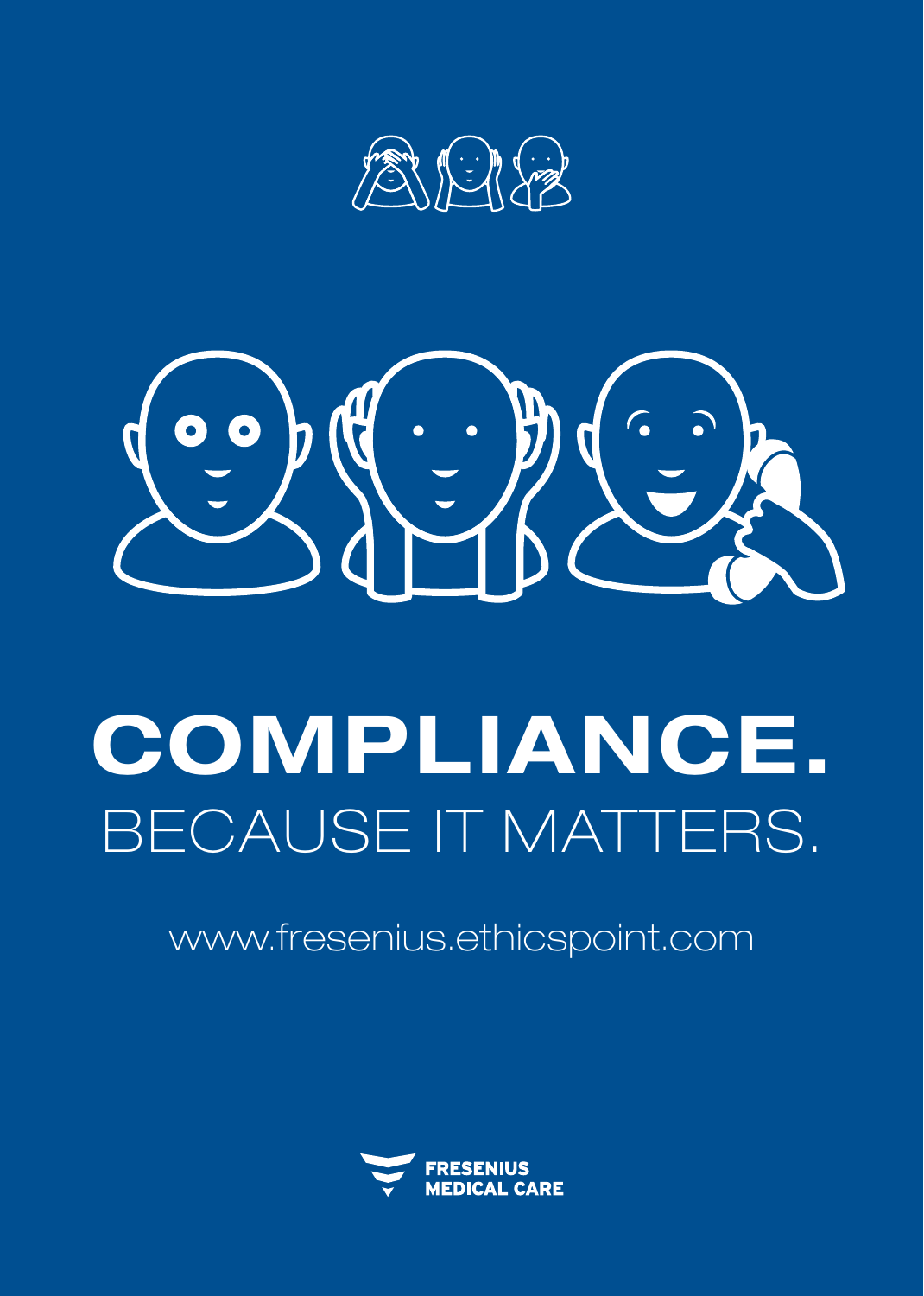One of the key priorities of our business is to foster a healthy Speak Up culture. We therefore maintain an open and supportive environment that encourages each and every one of us to challenge anything that does not conform with what is right. There are various reporting channels for raising something that may not feel right to you. Typically, employees can raise any concern with their respective line manager, HR, Legal or the Local Compliance Officer, depending on the nature of the concern.

If for some reason these avenues are not appropriate or the concern could not be resolved, employees can raise their concern with a more senior employee / manager. We hope that most of the concerns that employees may have can be resolved this way.

However, sometimes there may be serious concerns regarding potential violations of laws and regulations, the Code of Conduct, internal policies / guidelines. In this case and in line with FME's Policy of Reporting Potential Violations, these concerns can also be raised through the FME Compliance Action Line (CAL) in addition to the above departments. This also applies to our business partners. Anyone who reports a concern through the CAL can do so confidentially and, if so desired and legally permitted, anonymously.

## **What is a potential violation?**

Such perceived violation may include potentially unethical or inappropriate business practices and potential misconduct such as for example offering or accepting a bribe, fraud, money laundering or appropriation of funds, illegal conduct, such as theft, dealing in, or use of illicit drugs, violence or threatened violence, and criminal damage against property, breach of trust and breach of duty, improper state of affairs or circumstances, and engaging in or threatening to engage in detrimental conduct against a person who has made a report or is believed or suspected to have made, or be planning to make, a report.

Other issues may include:

- a perceived violation of FME's Code of Ethics and Business Conduct or FME's guidelines and policies;
- a perceived violation of internal accounting rules or accounting controls;
- inappropriate disclosures of patient or company information,
- any perceived effort to conceal evidence of any of the above; or
- any other matter for which reasonable grounds exist to believe that it could cause substantial harm to the business or integrity of FME (including breach of confidentiality).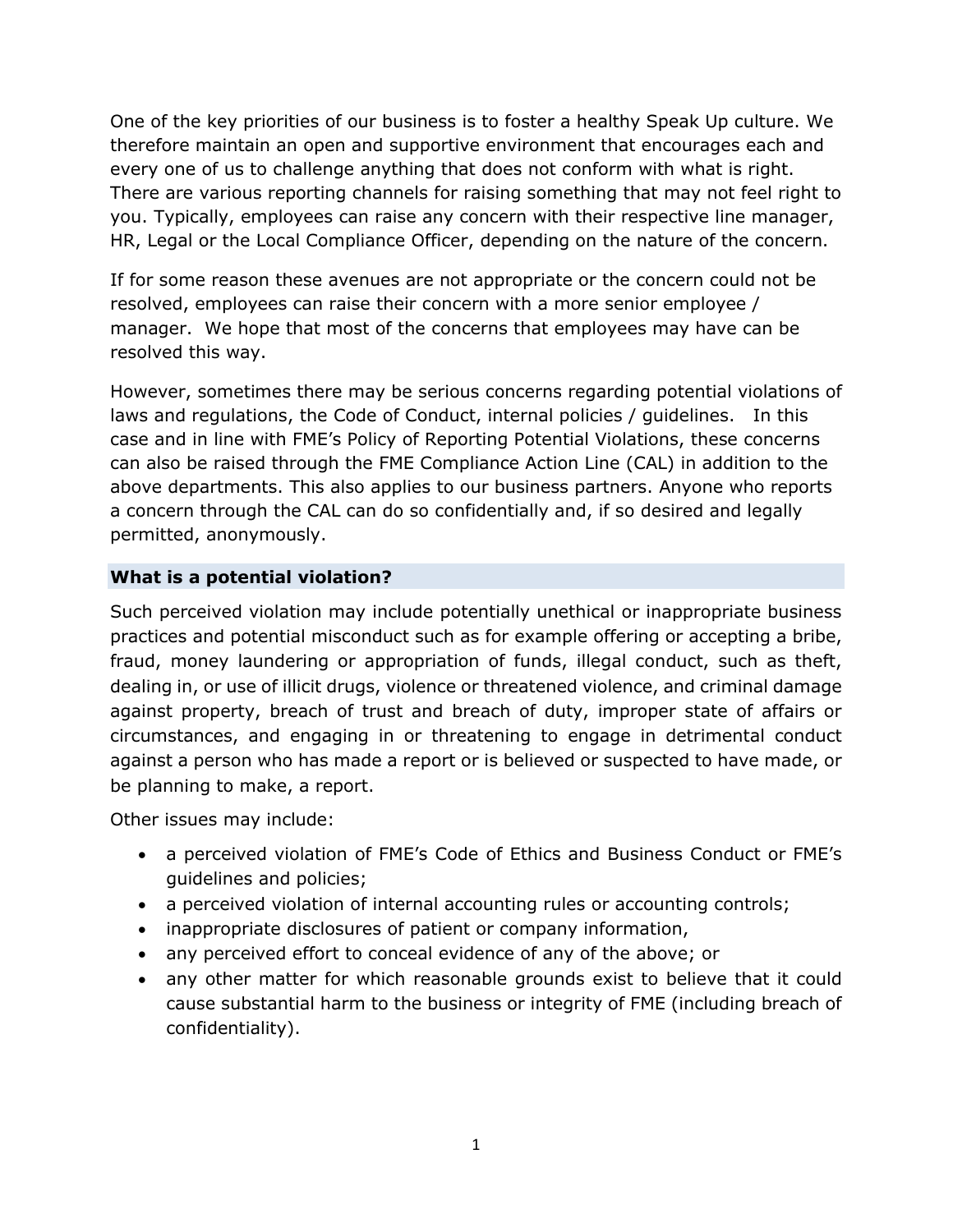### **Can I stay anonymous?**

Of course, but please do understand that in some countries anonymous reports may not be allowed according to local law.

If you want to make an anonymous report, there are effective measures in place to protect your anonymity:

- The telephone reporting system as well as the electronic platform is operated by an independent certified external vendor commissioned by Fresenius Medical Care who is specialized on the secure and confidential processing of reports.
- When you use the telephone reporting system or the electronic platform, you will be asked whether you wish to state your name. You may choose not to.
- Regardless of whether you use the telephone reporting system or the electronic platform, you will always receive a personal reference number, and you can set up a secure mailbox. Thus, your anonymity is protected and any future contact and communication with you will be facilitated.
- Fresenius Medical Care will not make any effort to identify an individual who has requested anonymity and prohibits retaliation against any individual who has made a report based on good faith.

Even if you state your name, we will make every effort to protect your confidentiality as far as possible. In the event this seems not to be possible for the purpose of investigating a report, we will, if possible and legally allowed, consult with you in advance.

### **How can I reach the telephone reporting system?**

You can call the Fresenius Medical Care telephone reporting system operated by an independent certified third-party vendor commissioned by Fresenius Medical Care using the toll-free number for your country. Operators of the Compliance Action Line (CAL) are standing by, 24 hours a day, to take your call. Or you can access the electronic platform operated by an independent certified third-party vendor commissioned by Fresenius Medical Care over the following link [Compliance Action](https://secure.ethicspoint.eu/domain/media/en/gui/102487/splash.html)  [Line.](https://secure.ethicspoint.eu/domain/media/en/gui/102487/splash.html)

### **What happens if I call the telephone reporting system?**

Once you have contacted the hotline you will be connected with an agent you can share your impressions and observations about a potential violation of laws, regulations, and/or internal rules with. As this hotline is available 24 hours a day,